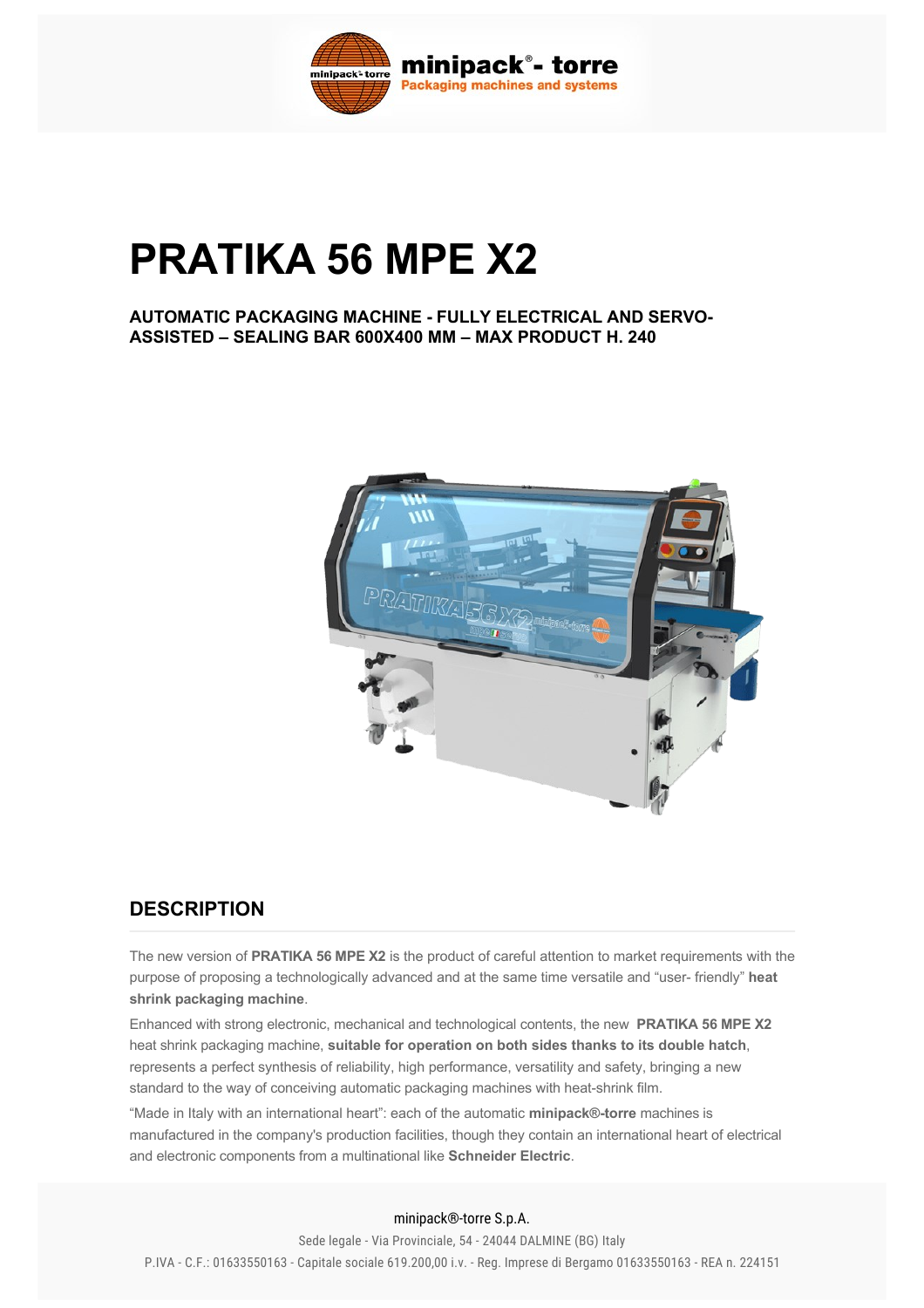

# **TECHNICAL FEATURES**

| Electrical power supply                                                           | V               | 230                  |
|-----------------------------------------------------------------------------------|-----------------|----------------------|
| Phase                                                                             | ph              | $\mathbf 1$          |
| <b>MAX power installed</b>                                                        | kW              | 3                    |
| Hourly output (based on the measurement<br>of the product and the film used)      | $p/h$ ( $pph$ ) | 0-3600               |
| Available dimensions of the sealing bars                                          | mm              | 600x400              |
| MAX product size (the maximum<br>measurements cannot be used at the<br>same time) | mm              | 600x400 h 240        |
| <b>MAX Reel Dimensions (diameter)</b>                                             | mm              | 300                  |
| <b>MAX Reel Strip Dimensions (width)</b>                                          | mm              | 700                  |
| Work surface height                                                               | mm              | 870 (h. infeed belt) |
| Machine dimensions (guards open)                                                  | mm              | 2518 x 1696 x h.1984 |
| Machine dimensions (guards closed)                                                | kg              | 2518 x 1240 x h.1558 |
| Machine weight (Net/Gross)                                                        | kg              | 593/734              |

minipack®torre shall not be held liable for typos or printing errors in this catalogue. It also reserves the right to make changes to the specified features without prior notice. All trademarks are property of their respective owners and are hereby acknowledged.

# **[THE BEST HIGHLIGHTS](#page-1-0)**

- <span id="page-1-0"></span>Simple and functional design
- Front and rear opening for easy access
- o Schneider Electric PLC and Touch Screen
- $\circ$  Simple, operator-friendly graphics
- Option of entering pictures of the products on the touch screen
- USB port to save recipes and updates
- o Servo assisted sealing bar
- Motorised Center Sealing
- Motorised film opening triangles
- Enlarged infeed belt to facilitate standard loading operations

#### minipack®-torre S.p.A.